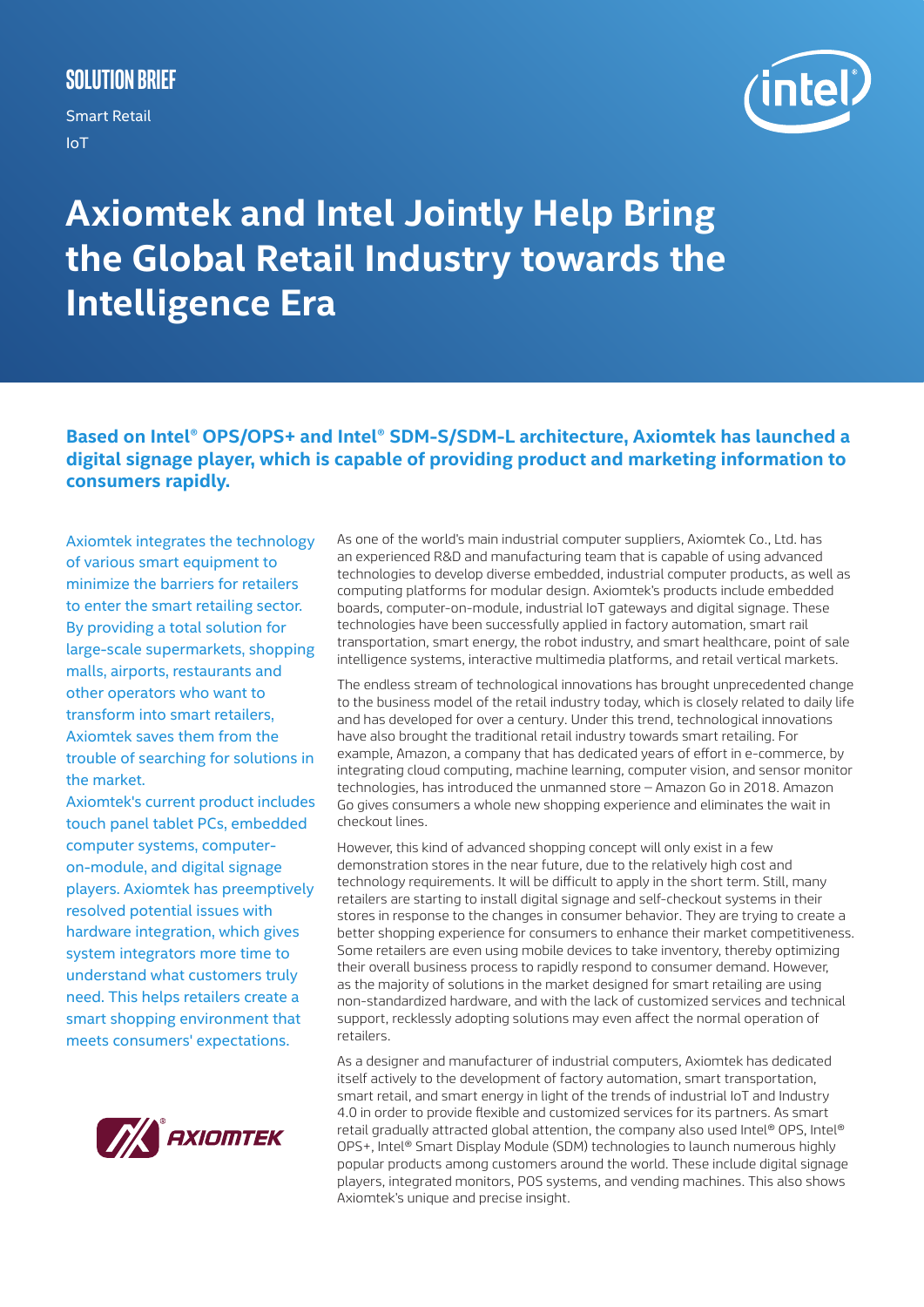Furthermore, the company also uses Intel® processors, which can support a wide range of temperatures in (-40-85°C) work environments. This allows the company's products to satisfy the special usage conditions of industrial computers. Axiomtek has also launched various embedded computer systems, computer-on-module, and touch panel tablet PCs. In response to the global trend of development in smart retailing, Aixomtek integrated its resources to establish a smart retail department. This department provides system integrators with the fastest, direct, and customized technical support and services, in hopes of seizing the unlimited business opportunities in the smart retail market with system integrators around the world.

# **Smart retail blueprint for large shopping malls**

Axiomtek integrated smart equipment technologies to lower the threshold for retailers to engage in smart retailing. By providing total solutions for retailers from supermarkets, shopping malls, airports, and restaurants, who want to transform themselves into smart retailers, Axiomtek saves them from the trouble of searching for solutions in the market. Axiomtek's current products designed for smart retailers include touch panel tablet PCs, embedded computer systems, computer-on-module, and digital signage players. Axiomtek has preemptively resolved potential issues with hardware integration, giving system integrators more time to understand what customers truly need. This helps retailers create a smart shopping environment that meets consumers' expectations.



Figure 1. Axiomtek integrated smart equipment technologies and provides total solutions for the transformation of large supermarkets, shopping malls, airports, and restaurants, shopping malls, airports, and restaurants, sa

#### **Complete digital signage product line for ubiquitous marketing**

The global business environment has been using digital signage for many years, thanks to the falling prices of largesize panels, and this has allowed the media player market to flourish. The lack of a unified hardware standard during early periods made subsequent maintenance difficult for system integrators, and this has greatly affected the willingness of retailers to use digital signage. Axiomtek specially launched a series of modular digital signage players using Intel® OPS/ OPS+ and Intel® SDM-Small (SDM-S)/SDM-Large (SDM-L), therefore retailers can create a new smart retail environment without needing to worry about hardware maintenance cost. This allows retailers to collect information on customer purchase behavior and recommend the most suitable product or service.

# **Intelligent shopping cart combined with tablet PC**

Shopping carts are important tools indispensable to consumers in supermarkets. Axiomtek's intelligent shopping cart with a tablet PC contains a high-performance Intel Atom® processor, GPS, and Wi-Fi module. Consumers can use the search function and indoor navigation function to search for products in the supermarket, saving them a significant amount of time when shopping and making shopping even more convenient.

#### **Interactive Kiosk satisfies consumers' search requirements**

Following the rapid changes in consumers' shopping habits, the interactive Kiosk, which can provide information search, has become an important promotion tool to retailers, and is also the best platform for them to maintain interactions with customers. Axiomtek offered numerous multi-touch tablet PCs with Intel® Core™, Intel Atom® processors for different customers, making it convenient for system integrators to develop interactive Kiosk suitable for customers. In this way, retailers can use the assistance of the backstage management to replace multimedia images or deploy contents to a designated interactive Kiosk easily, and rapidly send promotion or product information to consumers.

### **Self-checkout system optimizes the user experience**

Most millennial consumers are looking for higher speed, and they dislike wasting time in checkout lines. This led to the development of self-checkout system. In an era with rising labor costs, the self-checkout system allows consumers to quickly checkout without the help of service personnel. Thereby, retailers can significantly improve overall service quality. This result also makes the self-checkout system an indispensably important tool to a retailer in the transformation period. Therefore, Axiomtek launched numerous embedded computers with Intel® Core™ or Atom® processor that can be applied to the management software of companies, providing customers with further functions.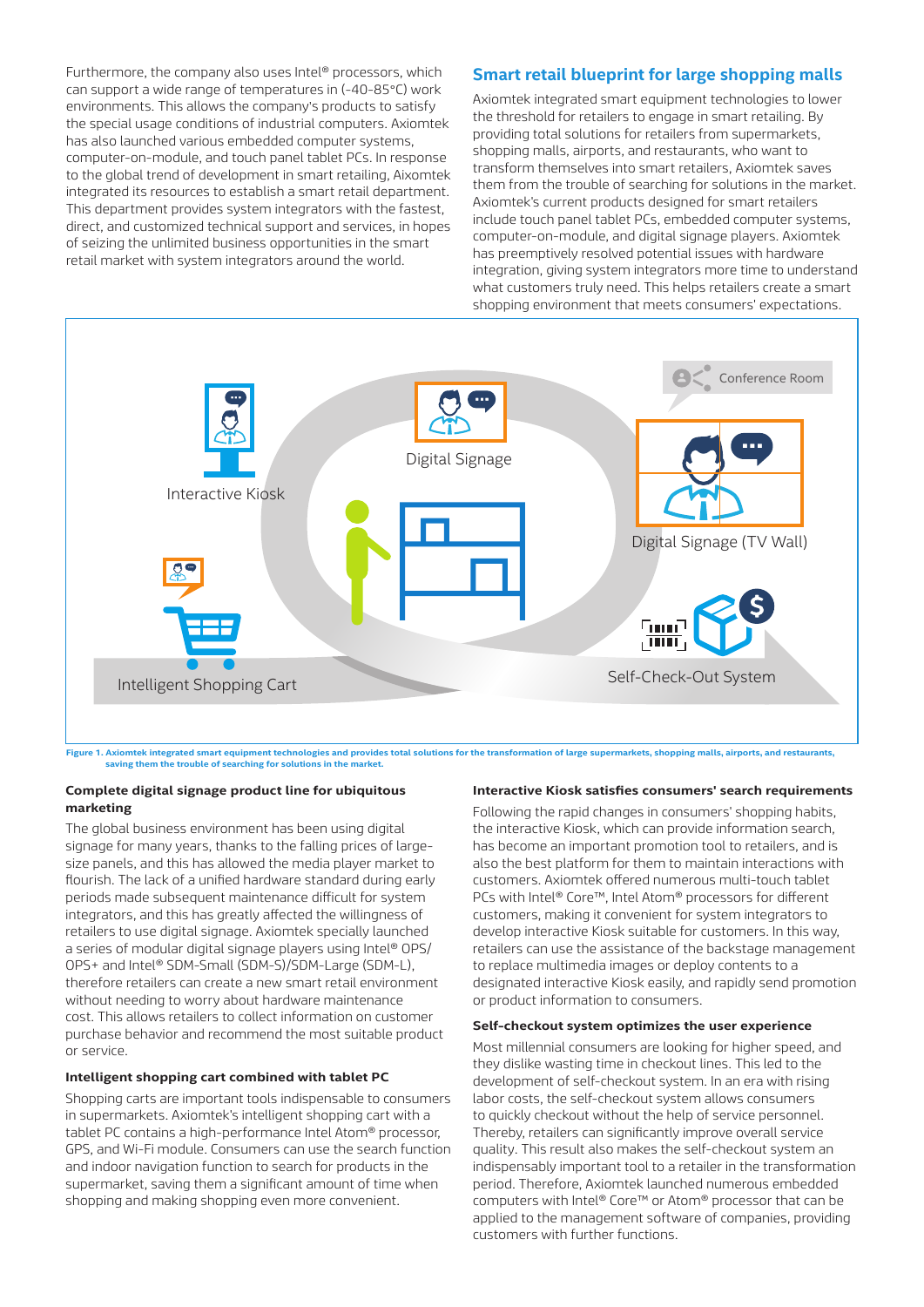# **Assisting Small Retailers and Fast Food Restaurants Rapidly Transition to Smart Retailing**

In an era dominated by large shopping malls, small retailers and fast food restaurants which are closely related to our daily life, are also under great pressure to transform. Therefore, Axiomtek offers a cost-effective and practical smart solution for the special operation needs of small retailers and fast food restaurants, allowing vendors to achieve smart retailing with a limited budget.



**Figure 2. Axiomtek offers cost effective, practical smart solutions for the business requirements of small retailers and fast food restaurants, allowing vendors to achieve smart retailing with a limited budget.**

# **Mobile POS**

Most traditional fixed POS systems in the market can only provide checkout services, without further practical functions.

By applying Intel Atom® processors, Axiomtek launched its mobile POS, which is a smart tablet PC with a built-in Internet connection. Apart from providing rapid checkout services, Axiomtek's mobile POS also can be installed with remote surveillance software and inventory management systems. Therefore, system integrators can help small retailers to control the business operation in different units and provide rapid responses to consumer demand.

### **ePOS System**

Axiomtek also launched a brand new smart POS solution for larger retailers. By using Intel® Core™ and Intel Atom® processors, the ePOS system can provide customized solutions by collaborating with system integrators, integrating the dependent-operate POS system and tablet into one device. This helps retailers create a smart retailing environment step by step.

# **New Generation Vending Machine**

Traditional vending machines are quite ubiquitous. However, it is hard for the stereotypical design, which lacks interactive functions, to attract a new generation of consumers to make a purchase. Axiomtek's new generation vending machine comes with an interactive display panel with a highperformance Intel® Core™ or Intel Atom® processor. The display panel actively shows marketing information based on the characteristics of customers when they pass by. This innovative model can attract customers to make a purchase and even attract advertisers to purchase advertisements, making retailers even more profitable.

# **AXView Offers Complete Functions for Rapidly Monitoring Equipment Status**

As described above, Axiomtek's smart retail solutions have been well-received by users around the world, because customers' needs are taken into consideration during the early stages of the design process.



**Figure 3. Features of AXView 2.0 include remote monitoring, malfunction reporting, one key recovery, and supports EAPI. Administrators can use their PC or mobile device to monitor the status of equipment, and can also receive warning messages sent by Axiomtek products.**